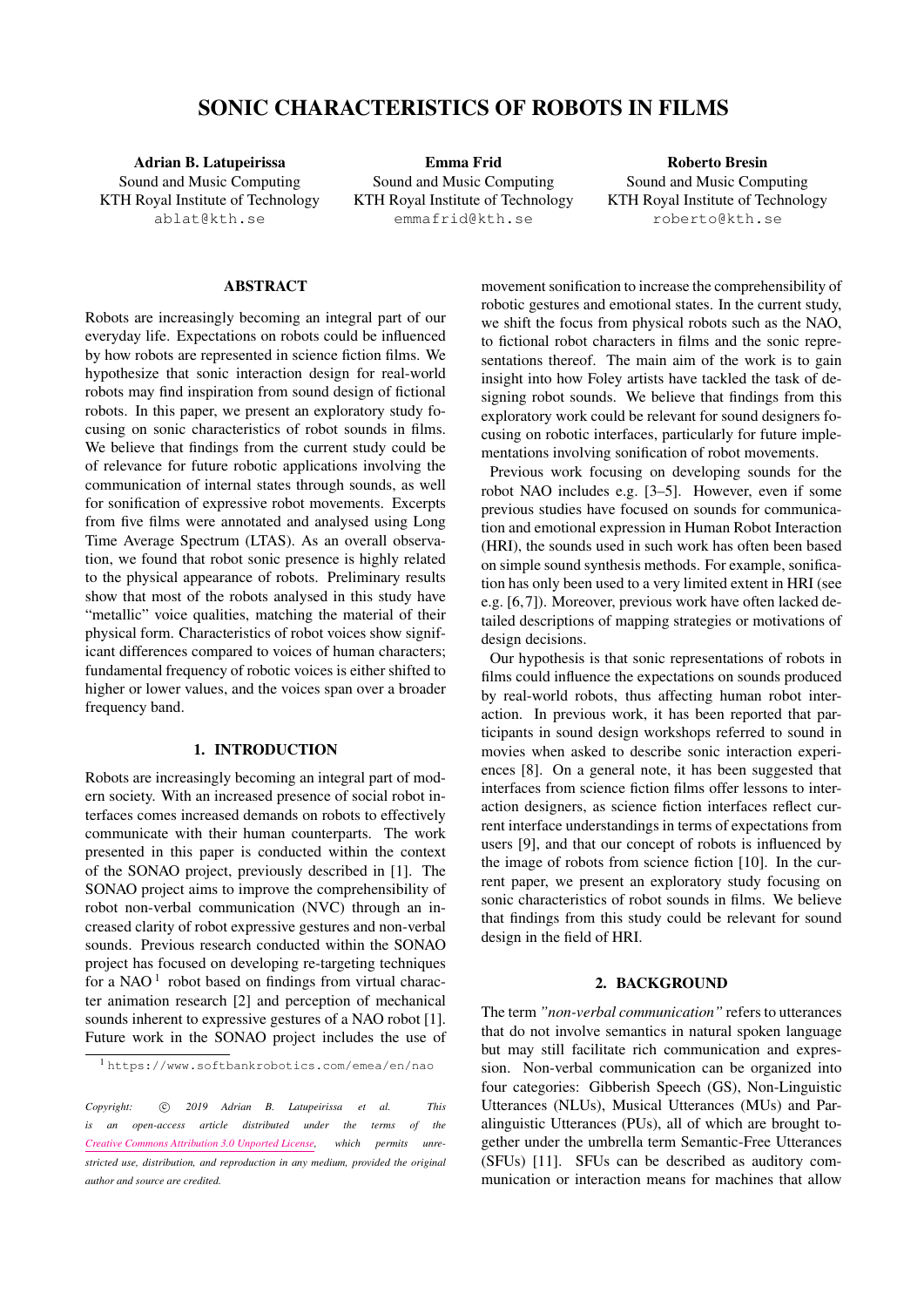emotion and intend expression, composed of vocalizations and sounds without semantic content [\[11\]](#page-4-9). Previous research has shown that NLUs can convey affect and that people show categorical perception at a level of inferred affective meaning when listening to robot-like sounds [\[12\]](#page-4-10). In the current paper, we examine both non-verbal (e.g. sounds emanating from the body of the robot; robot movement sounds) and verbal (robot speech) sounds of fictional robots.

As for all products involving some kind of sound design, sounds can play a role in our aesthetic, quality, and emotional experience [\[13\]](#page-4-11). In [\[13\]](#page-4-11), the authors make a distinction between sounds that are generated by operating of the product itself, and sounds that we intentionally add to a product. In the context of HRI, we need to consider both intentional sounds that are specifically designed to communicate certain emotional reactions or intentions, and consequential sounds inherent to the robot's movements. A study focusing on consequential sounds for servo motors commonly used to prototype robotic movement was presented by Moore et al. in [\[14\]](#page-5-0). Results suggested both anthropomorphic associations with sounds and negative impressions of motor sounds overall. In the current paper, nonverbal communication and sounds used to augment particular emotions through movement can be considered intentional sounds. One of the benefits of working with fictional robots in films is that a Foley artist can design all sounds produced by a robotic character, which is usually not the case for actual mechanical robots in real life (their movements often automatically produce sounds which are not specifically designed).

In [\[3\]](#page-4-2), a library of emotional expressions consisting of gestures and sounds was presented. However, the authors did neither describe the sound design in detail, nor the mapping strategies used. In [\[4\]](#page-4-12), different sounds defined to express robot emotions were evaluated using recognition ratios. Sounds ranged from gibberish speech, alienated human voices, "bleeps" to animal sounds. In [\[5\]](#page-4-3), authors introduced BEST (Bremen Emotional Sound Toolkit)<sup>[2](#page-1-0)</sup>, a validated set of 408 short (700ms to 16s) electronic sound emblems, created to augment the nonverbal capabilities of the NAO robot.

Up to this point, relatively little work has focused on how Foley artists design robot sounds. In [\[15\]](#page-5-1), authors discuss the use of non-verbal sounds for communication of affect in interaction with robots, mentioning the sound designer Ben Burtt, who produced the sounds for the R2- D2 robot in Star Wars and Wall-E, as a source of inspiration. The story of how Burtt struggled for months before finding a R2D2 sound with credibility and character is described in detail in [\[16\]](#page-5-2). Burtt started experimenting with various synthesizers (Moog and ARP) to produce electronic beeps and tonalities. However, these sounds lacked emotional meaning, and Burtt therefore started blending the electronic sounds with mechanically generated sounds ("emotional" acoustic noises such as e.g. whistling sounds and expressive squeaks produced by bits of metal touching dry ice). Finally, he produced baby babble using his own voice and intercut it with electronic tones. The final version of R2-D2 involved a method in which Burtt played the synthesizer simultaneously as he recorded his voice, which in turn triggered electronic sounds and simultaneously shaped envelopes and pitches.

In [\[10\]](#page-4-8), seven different musical sounds, five of which expressed intention and two that expressed emotion, were designed for the robot Silbot. In order to identify sound design considerations, sounds of the robots R2D2 and Wall-E were initially analysed. A total of 175 sound samples from Star Wars and 100 sounds from Wall-E were categorised into two different groups: intention sounds (conveying meaning/emphasizing a situation) versus emotional sounds (expressing feelings). Authors found that intonation, pitch and timbre were dominant musical parameters to express intention and emotion.

#### 3. METHOD

This study aims to analyse robot sounds in films, thereby creating a basis of knowledge for future studies in the SONAO project. As mentioned above, our hypothesis is that sonic portrayal of robots in films could have an influence on expectations on sounds produced by robots. Specifically, we are looking into robot's sonic presence (i.e. sounds that signify the presence of a robot in a scene), auditory expression (i.e. sounds that signify the display of emotion), and spectral characteristics of robot speech. Results will inform the design of future sonic representation of real-world robots in the SONAO project.

## 3.1 Film Selection

Five films were selected to be analysed in the current study. Main criteria for inclusion was that there was a presence of a humanoid robot with human-like behaviour in the film. This selection was done since the focus of the SONAO project is mainly on humanoid robotic interfaces. Furthermore, the inclusion criteria was defined so as to limit the total number of investigated robotic interfaces. The defining factor of the behaviour in this context was that the robot was capable of establishing an empathetic conversation with human characters in the film. To narrow down the selection, only non-animated films involving Englishspeakers were considered. In addition, it was important that the robot had sufficient screen time with no noticeable background music or noise, as the robot sounds would otherwise have to be separated from other sounds using source-separation methods. With these criteria in mind, one film was selected from each decade from the 1970s to 2010s. The selected films are *The Black Hole* [3](#page-1-1) (1979, produced by Walt Disney Production); *Short Circuit* [4](#page-1-2) (1986, TriStar Pictures, et al.); *Bicentennial Man*<sup>[5](#page-1-3)</sup> (1999, 1492) Pictures, et al.); *I, Robot*<sup>[6](#page-1-4)</sup> (2004, 20th Century Fox, et al.); and *Chappie*<sup>[7](#page-1-5)</sup> (2015, MRC, et al.).

<span id="page-1-0"></span><sup>2</sup> [http://gaips.inesc-id.pt/emote/](http://gaips.inesc-id.pt/emote/best-bremen-emotional-sound-toolkit/)

[best-bremen-emotional-sound-toolkit/](http://gaips.inesc-id.pt/emote/best-bremen-emotional-sound-toolkit/)

<span id="page-1-1"></span><sup>3</sup> <https://www.imdb.com/title/tt0078869/>

<span id="page-1-2"></span><sup>4</sup> <https://www.imdb.com/title/tt0091949/>

<span id="page-1-3"></span><sup>5</sup> <https://www.imdb.com/title/tt0182789/> <sup>6</sup> <https://www.imdb.com/title/tt0343818/>

<span id="page-1-5"></span><span id="page-1-4"></span><sup>7</sup> <https://www.imdb.com/title/tt1823672/>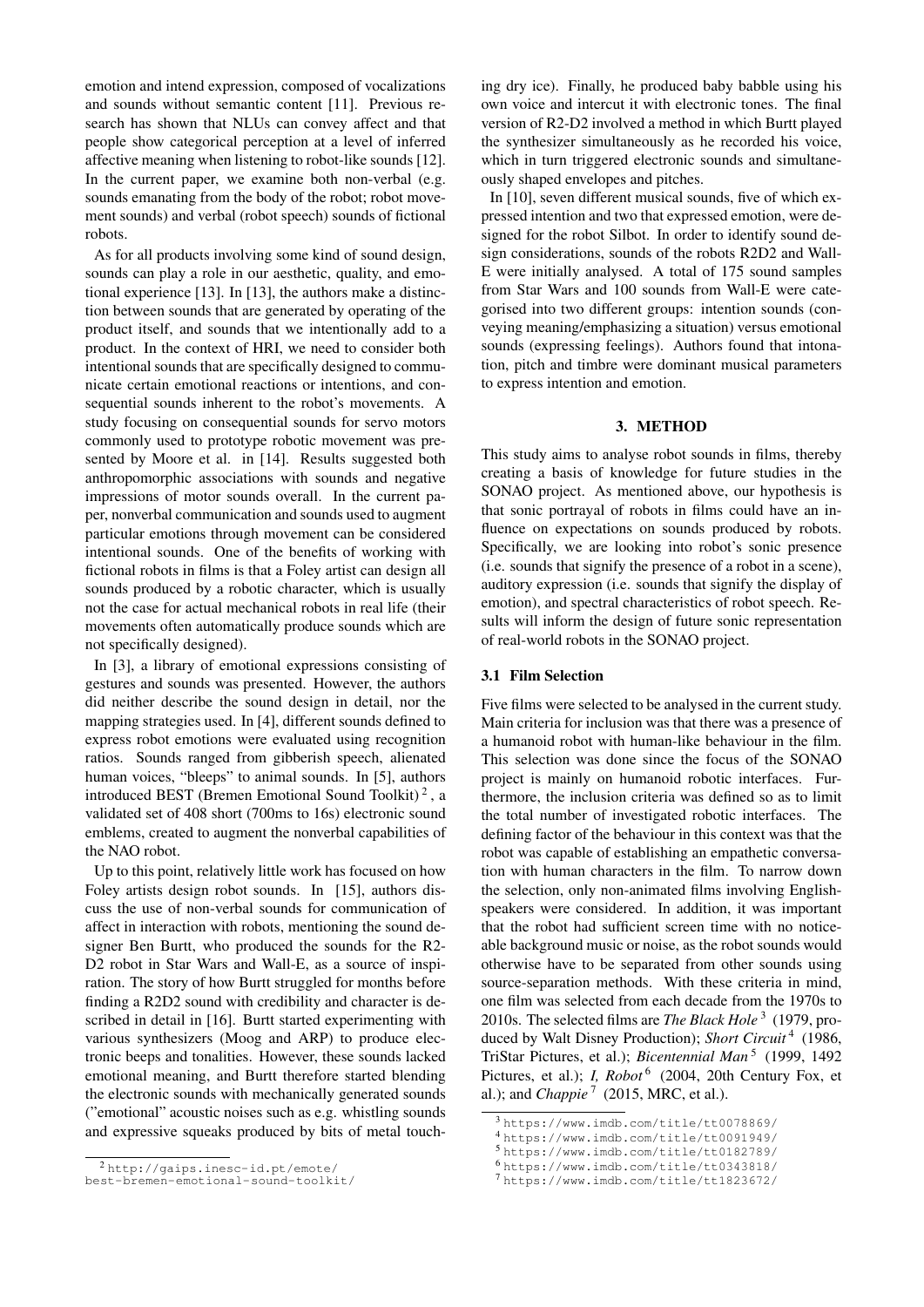In the current study, all films were produced in USA, and all of the robot characters were male. The issue of representation in this context does not go unnoticed. Future studies factoring differences in culture and gender will be conducted in later stages of the current project, with work including female robot characters that fit the inclusion criteria e.g. Ava in *Ex Machina* [8](#page-2-0) (2014, Universal Pictures International, et al.) and L3-37 in *Solo: A Star* Wars Story<sup>[9](#page-2-1)</sup> (2018, Lucasfilm, et al.).

# 3.2 Analysis

For each selected film, video excerpts displaying respective robot and a human counterpart were isolated. The excerpts are short (ranging from 1 second to 2 minutes), containing dialogue between the characters, sonic display of emotion, or movement sound effects. Between 10 to 20 video excerpts were isolated from each film in order to be used in the analysis. All video clips that are discussed in section [4](#page-2-2) are available as supplementary material  $10$ . For the analysis of audible sonic presence and auditory expression, each video clip was annotated and analysed from spectrograms. The results were also compared to their relation to the physical appearance and action performed by the robot. Key findings from this analysis are presented in section [4.](#page-2-2)

For the purpose of speech analysis, short video excerpts of robotic speech were isolated. For comparative purposes, video excerpts with the speech of the main human character (same gender) were also isolated. A special case was present for the film *Bicentennial Man*, where the robot, Andrew Martin (played by Robin Williams), transitioned from having a fully mechanised appearance in the beginning of the film into having a human-like appearance towards the end. In this film, we also compared the speech spectra between the robot Andrew and the human Andrew. The sound files were first analysed in Praat [\[17\]](#page-5-3) to determine the fundamental frequency of the speech using the f0 detection scripts developed by De Looze  $[18]$ <sup>[11](#page-2-4)</sup>. The sound files were then analysed using the Long-term Average Spectrum (LTAS) function iosr.dsp.ltas from the IoSR MatLab Toolbox [12](#page-2-5) in MATLAB. Highlights of the results are presented in section [4.](#page-2-2)

By comparing speech spectra between characters from the same film, we could ensure the same quality of the sonic feature (since different films most likely will have used different approaches when it comes to sound mastering). For simplicity, the current study only focused on male characters (humans and robots). To be more precise, comparisons were made between a human (typically the main character) versus a robot in the same film.

<span id="page-2-6"></span>

Figure 1. A close up view of the robot Sonny, accompanied by high-frequency tones.

### 4. RESULTS

<span id="page-2-2"></span>An overall observation that we made after watching the films and analysing their sounds is that robot sonic presence is highly related to the physical appearance of the robot itself. Whirring sound of motors are commonly used for mechanical robots such as *Bicentennial Man*'s Andrew Martin and Chappie. These sounds are used to emphasize movements. Some of the movement sounds are also used to emphasize emotions. For example, the sound of Andrew's head movements is used to express sadness. When Andrew's head faces downwards, a mechanical sound characterized by a falling pitch is used. For Chappie, his two ears are used to emphasize his emotion; they go up or down, which is accompanied by a sound effect characterized by a rising or falling pitch.

A different approach is used for the robot Sonny in *I, Robot*. Sonny's futuristic physical appearance is much more flexible than the other robots in the current study, and this appearance is accompanied by more fluid and less mechanical sounds to emphasize his movements. Sonny's presence on the scene can be recognized by high-frequency sounds presumably emitted by his body. This is evident in the interrogation scene; as detective Spooner enters the room, the scene shows a brief close-up of Sonny's face accompanied by three simultaneous high-frequency tones centered at around 6300 Hz, 9200 Hz, and 11500 Hz respectively (see figure [1\)](#page-2-6). In a later scene, where detective Spooner and Dr. Calvin enter a room to talk to Sonny, similar tones are also audible as the two human characters walk toward the robot (see figure [2\)](#page-3-0). The only similar sonic presence observed for the other films in the current data set was for *Bicentennial Man*, in which the robot Andrew breaks his body after falling out of a window. This scene is accompanied by a continuous sound of broken machinery.

Analysis of the sounds of Andrew Martin as a robot ver-

<span id="page-2-0"></span><sup>8</sup> <https://www.imdb.com/title/tt0470752/>

<span id="page-2-1"></span><sup>9</sup> <https://www.imdb.com/title/tt3778644/>

<span id="page-2-4"></span><span id="page-2-3"></span><sup>10</sup> <https://kth.box.com/v/robotmovies>

<sup>11</sup> [http://celinedelooze.com/Homepage/Resources.](http://celinedelooze.com/Homepage/Resources.html) [html](http://celinedelooze.com/Homepage/Resources.html)

<span id="page-2-5"></span><sup>12</sup> <https://github.com/IoSR-Surrey/MatlabToolbox/>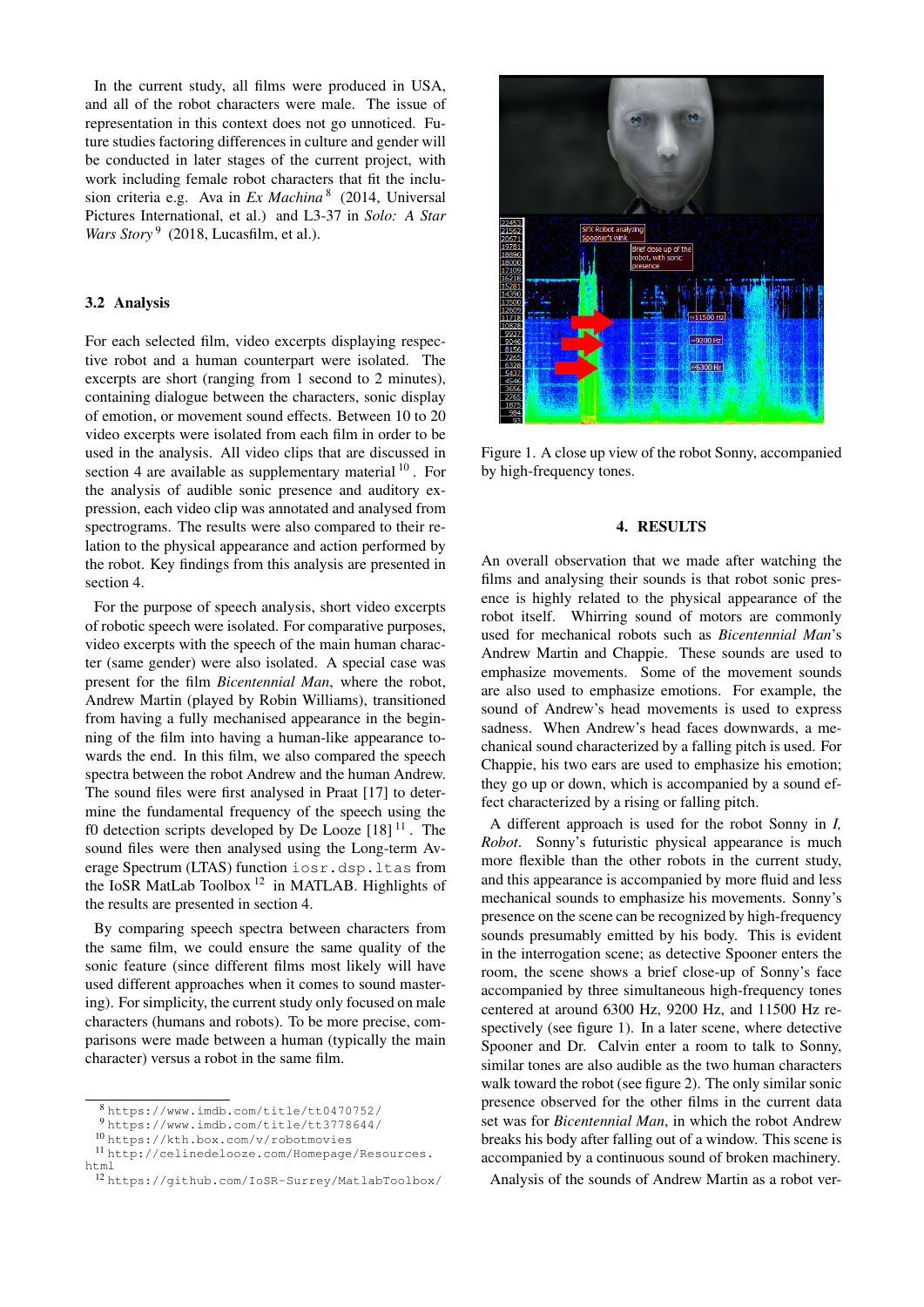| Film                    | Character              | $f0$ -min | f0-max | Kev | Range |
|-------------------------|------------------------|-----------|--------|-----|-------|
| <b>Bicentennial Man</b> | Andrew Martin (robot)  | 81        | 239    | 112 | 1.558 |
|                         | Andrew Martin (human)  | 60        | 185    | 96  | 1.616 |
|                         | Richard Martin (human) | 70        | 293    | 118 | 2.067 |
| <b>Short Circuit</b>    | Number 5 (robot)       | 110       | 332    | 187 | 1.594 |
|                         | Newton Crosby          | 125       | 439    | 199 | 1.808 |

<span id="page-3-1"></span>Table 1. Highlights from speakers' register analysis from Praat: the bottom line and top line (f0-min and f0-max), Key, and Range. The f0-min, f0-max, and key are given in linear scale (Hertz), range in a logarithmic scale (octaves).

<span id="page-3-0"></span>

Figure 2. Similar tones are also present in other scene.

sus a human proved to be particularly interesting, based on the spectral analysis results. The human-like versus robot-like Andrew not only differed in terms of visual appearance, but also in terms of voice. Robot Andrew has a "metallic" quality in his voice, matching the material of his physical form, while the human version of Andrew retains the actor's natural voice characteristics. Table [1](#page-3-1) and figure [3](#page-3-2) show significant differences between the two voices. Fundamental frequency of robot Andrew has been shifted to higher values. In addition, the robot's voice is characterized by a broader frequency band compared to his human counterpart. In the same film, the voice of the other main human character (Richard Martin) is characterized by a narrower frequency band, compared to the robot version of Andrew (see figure [4\)](#page-4-13). Similarly, in the film *Short Circuit*, the voice of the main human character (Newton Crosby) is also characterized by a narrower frequency band compared to robot Number 5 (see figure [5\)](#page-4-14). The difference between *Short Circuit* and *Bicentennial Man* is that the fundamental frequency of robot character in *Short Circuit* is shifted to lower values.

# 5. DISCUSSION AND CONCLUSIONS

Of course, one may argue that other auditory features than LTAS might provide interesting information for the charac-

<span id="page-3-2"></span>

Figure 3. LTAS comparison between the two forms of Andrew Martin, human and robot.

terizations of robot sounds. Other auditory features might be of larger importance in this context, and this will be investigated in future experiments making use of voice sketching [\[19\]](#page-5-5) for depicting robot actions and intentions. Nevertheless, we have shown that LTAS can be used for characterizing robot sounds and that robots in films are portrayed using broader frequency bands and other formants, compared to humans. Moreover, sound characteristics of the robots appear to vary both with the robot's movements as well as its physical appearance. This information can be used in the design of future sonic renderings of robot movements and of their non-verbal sounds when interacting with humans, in combination with the manipulation of acoustical cues for rendering different emotions as shown in the research field of emotional expression in speech and music [\[20,](#page-5-6) [21\]](#page-5-7).

For simplicity, the current study has focused only on films in which the main language was English. One may argue that sound design in HRI should be characterized by intercultural diversity, in the sense that the sounds should be interpreted similarly independently by language of origin of the listener. Still, sound design in popular films creates expectations about how a robot should sound in reality, and robots presented in films are usually associated to a specific country of origin (i.e. Japan, USA, and Germany). Therefore, the selection of films used in the present study can be considered of importance in this context. Nevertheless, as mentioned in the Method section, the number of films on which we base our analysis will be expanded in future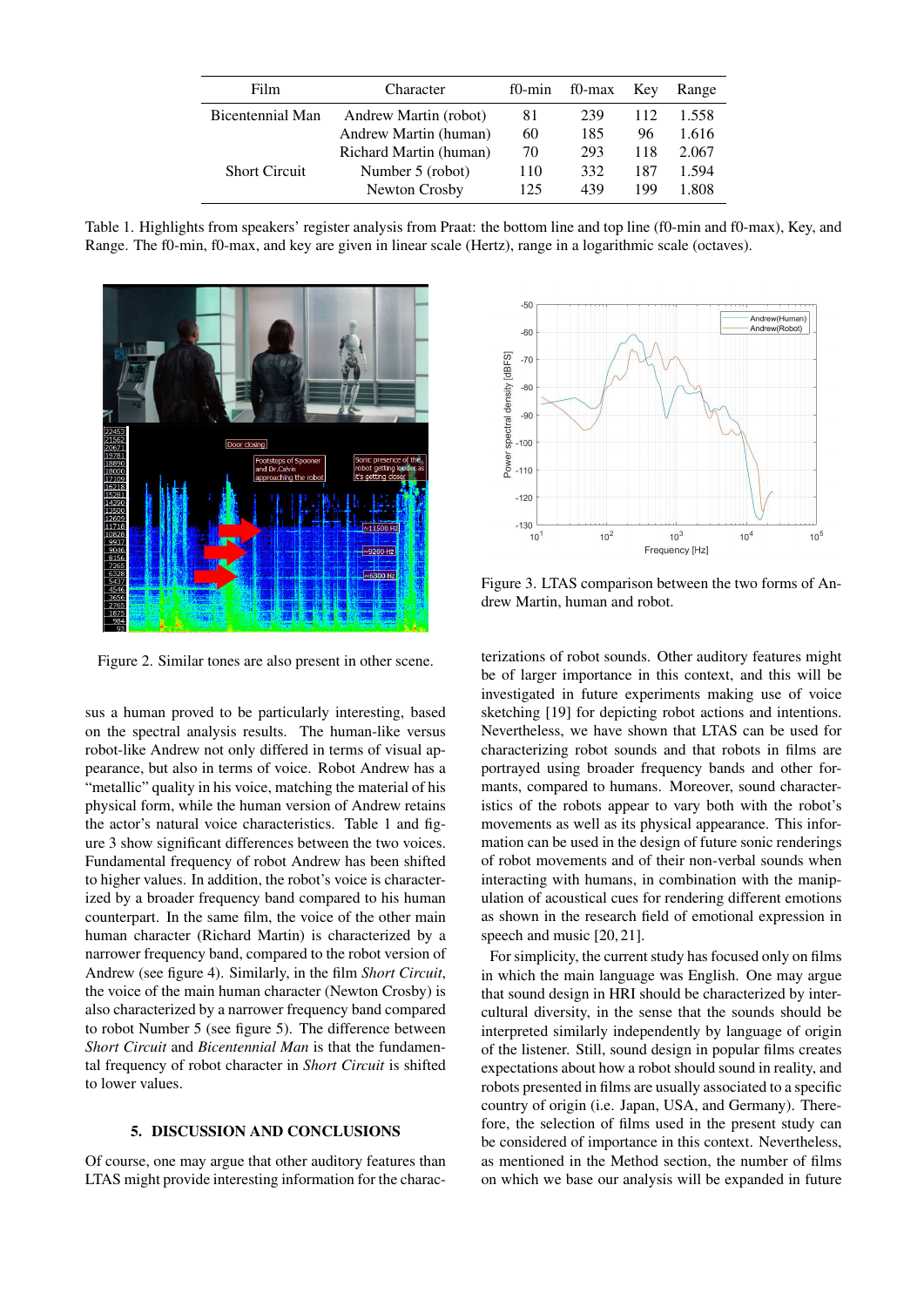<span id="page-4-13"></span>

Figure 4. LTAS comparison between Richard Martin and the robot form of Andrew Martin.

<span id="page-4-14"></span>

Figure 5. LTAS comparison between Newton Crosby and the robot Number 5.

work. In future data sets, female robot characters as well as robots from different countries will be represented.

## Acknowledgments

We thank the three anonymous reviewers for very helpful comments that contributed to improve the quality of our paper. This project was funded by Grant 2017-03979 from the Swedish Research Council and by NordForsks Nordic University Hub "Nordic Sound and Music Computing Network—NordicSMC", project number 86892.

### 6. REFERENCES

- <span id="page-4-0"></span>[1] E. Frid, R. Bresin, and S. Alexanderson, "Perception of Mechanical Sounds Inherent to Expressive Gestures of a NAO Robot-Implications for Movement Sonification of Humanoids," in *Proceedings of the Sound and Music Computing Conference*, 2018, pp. 43–51.
- <span id="page-4-1"></span>[2] J. B. A. Elanjimattathil Vijayan, S. Alexanderson and I. Leite, "Using Constrained Optimization for Real-Time Synchronization of Verbal and Nonverbal Robot

Behavior," in *Proceedings of the IEEE International Conference on Robotics and Automation (ICRA)*, Brisbane, Australia, 2018, pp. 1955–1961.

- <span id="page-4-2"></span>[3] J. Monceaux, J. Becker, C. Boudier, and A. Mazel, "First Steps in Emotional Expression of the Humanoid Robot NAO," in *Proceedings of the 2009 International Conference on Multimodal Interfaces*. ACM, 2009, pp. 235–236.
- <span id="page-4-12"></span>[4] M. Häring, N. Bee, and E. André, "Creation and Evaluation of Emotion Expression with Body Movement, Sound and Eye Color for Humanoid Robots," in *Ro-Man, 2011 IEEE*. IEEE, 2011, pp. 204–209.
- <span id="page-4-3"></span>[5] A. Kappas, D. Küster, P. Dente, and C. Basedow, "Simply the BEST! Creation and Validation of the Bremen Emotional Sounds Toolkit," in *International Convention of Psychological Science*, 2015.
- <span id="page-4-4"></span>[6] R. Zhang, M. Jeon, C. H. Park, and A. Howard, "Robotic Sonification for Promoting Emotional and Social Interactions of Children with ASD," in *Proceedings of the Tenth Annual ACM/IEEE International Conference on Human-Robot Interaction Extended Abstracts*. ACM, 2015, pp. 111–112.
- <span id="page-4-5"></span>[7] J. Bellona, L. Bai, L. Dahl, and A. LaViers, "Empirically Informed Sound Synthesis Application for Enhancing the Perception of Expressive Robotic Movement," in *Proceedings of the International Conference on Auditory Display*. Georgia Institute of Technology, 2017, pp. 73–80.
- <span id="page-4-6"></span>[8] D. Hug, "CLTKTY? CLACK! Exploring design and interpretation of sound for interactive commodities," Ph.D. dissertation, University of Linz, 2017.
- <span id="page-4-7"></span>[9] N. Shedroff and C. Noessel, "Make it so: Learning from sci-fi interfaces," in *Proceedings of the International Working Conference on Advanced Visual Interfaces*, ser. AVI '12. New York, NY, USA: ACM, 2012, pp. 7–8.
- <span id="page-4-8"></span>[10] E.-S. Jee, Y.-J. Jeong, C. H. Kim, and H. Kobayashi, "Sound Design for Emotion and Intention Expression of Socially Interactive Robots," *Intelligent Service Robotics*, vol. 3, no. 3, pp. 199–206, 2010.
- <span id="page-4-9"></span>[11] S. Yilmazyildiz, R. Read, T. Belpeame, and W. Verhelst, "Review of Semantic-Free Utterances in Social Human-Robot Interaction," *International Journal of Human-Computer Interaction*, vol. 32, no. 1, pp. 63– 85, 2016.
- <span id="page-4-10"></span>[12] R. Read and T. Belpaeme, "People interpret robotic non-linguistic utterances categorically," *International Journal of Social Robotics*, vol. 8, no. 1, pp. 31–50, 2016.
- <span id="page-4-11"></span>[13] L. Langeveld, R. van Egmond, R. Jansen, and E. Ozcan, "Product sound design: Intentional and consequential sounds," in *Advances in industrial design engineering*. InTech, 2013, p. 47.